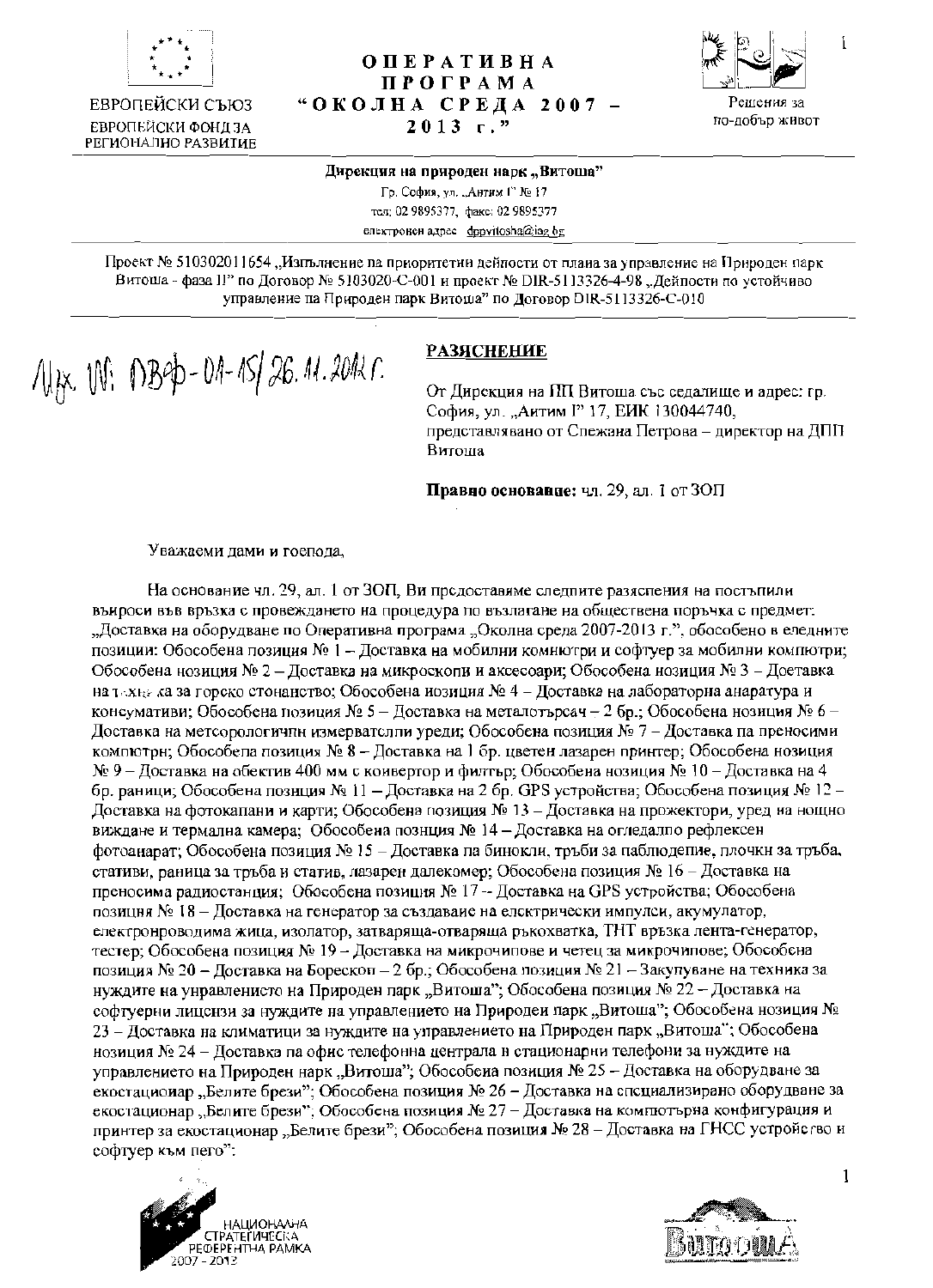

ЕВРОПЕЙСКИ СЪЮЗ ЕВРОПЕЙСКИ ФОНЛ ЗА РЕГИОНАЛНО РАЗВИТИЕ

# **ОПЕРАТИВНА** ПРОГРАМА "ОКОЛНА СРЕДА 2007 - $2013$   $r.$ "



### Дирекция на природен парк "Витоша"

Гр. София, ул. "Антим Г" № 17 тел: 02 9895377, факс. 02 9895377 enextronen agpec: dppvitosha@iag.bg

Проект № 510302011654, Изпълнение на приоритетни дейности от плана за управление на Природеп парк Вптоша - фаза II" по Договор № 5103020-С-001 н проект № DIR-5113326-4-98 "Дейности по устойчиво управление на Природен парк Витоша" по Договор DIR-5113326-C-010

## Уред за нощно ввждане:

Вънрос 1: Необходимо ли е обективите да отговарят точно на тези типове, носочени в техническата снецификация за уреда за нощно виждаие - стр. 36. Увеличение 1x - тип на обектива 26 мм F 1,2; Увсличепие – тин на обектива 100 мм F 1.5

Отговор 1: Да, трябва да се отговори на изискванията заложени в техпическата спецификация.

**Въпрос 2:** Допуска ли се захранването на изделието да бъде еамо с една батерия АА 1.2V, или 1.5 V или 1.6V;

Отговор 2: Трябва да ее отговори на изискванията, заложени в техническата спецификация. Уред, захранван от една батерия се предполага, че би издържал но-малко от уред захранван с две батерии.

Въпрос 3: Какво се има в предвид под цилсм за глава?

OTrobon 3: Има се предвид устройство за закрепване на прибора на глава, позволяващо наблюдението да бъде проведено без използването на ръцете, но да не е каска. Монтиран към шлема уредът трябва да е стабилен и удобен за носене.

Въпрос 4: Заложените изнеквания за афокален увеличител 100 мм F 1,5 изискват /налагат/ такъв с увеличение 4х, а не както посочения в техническата документация 3х. Допуска ли ее да се използва увеличител 4х, за да бъде спазено изискването за афокален увеличител 100 мм F 1,5 ?

Отговор 4: Тый като в техническата спецификация е заложен афокален увеличител с увеличение 3х, с необходимо да бъдс доставен такъв, който отговаря на заложеното в спецификацията.

### Термална камера:

Въпрос 5: Изискваните параметри на сензора FPA 384X288, 25 им и обектив 25 мм не могат да отговорят на изискването за зрителен ътъл 23х17 градуса, носочено в техническата спецификация. С формат FPA 384X288, 25 им и обектив 25 мм е постижим зрителен ъгъл 23х16 градуса.

Отговор 5: Не се допуска. Трябва да се отговори на изискванията, задожени в техническата спецификация.

Вънрос 6: С изискания увеличител 2х не се покрива изискването за дистанция на детекция-откриванс на човешка фигура според "Johnson Criteria", 1000 м. Без да со отчита влиянието на атмосферата, теоретичният макеимум за такава конфигурация е 922 м. В допуск ли е детекция-откриване на човешка фигура на 922 м. ?

Отгонор 6: Не се допуска. Трябва да се отговори на изискванията, заложени в техническата епсцификация.

Забележка: Техниката воднъж заложена с конкретни нараметри в техническата епсцификация на откритата процедура не може да бъде променяна. В рамките на тази процедура нямаме право да променяме характеристиките на техниката, тъй като изменяме условията за кандидатстване. Ако никой не успее да достави уред, който да отговаря на техническата снецификация, откритата





 $\overline{c}$